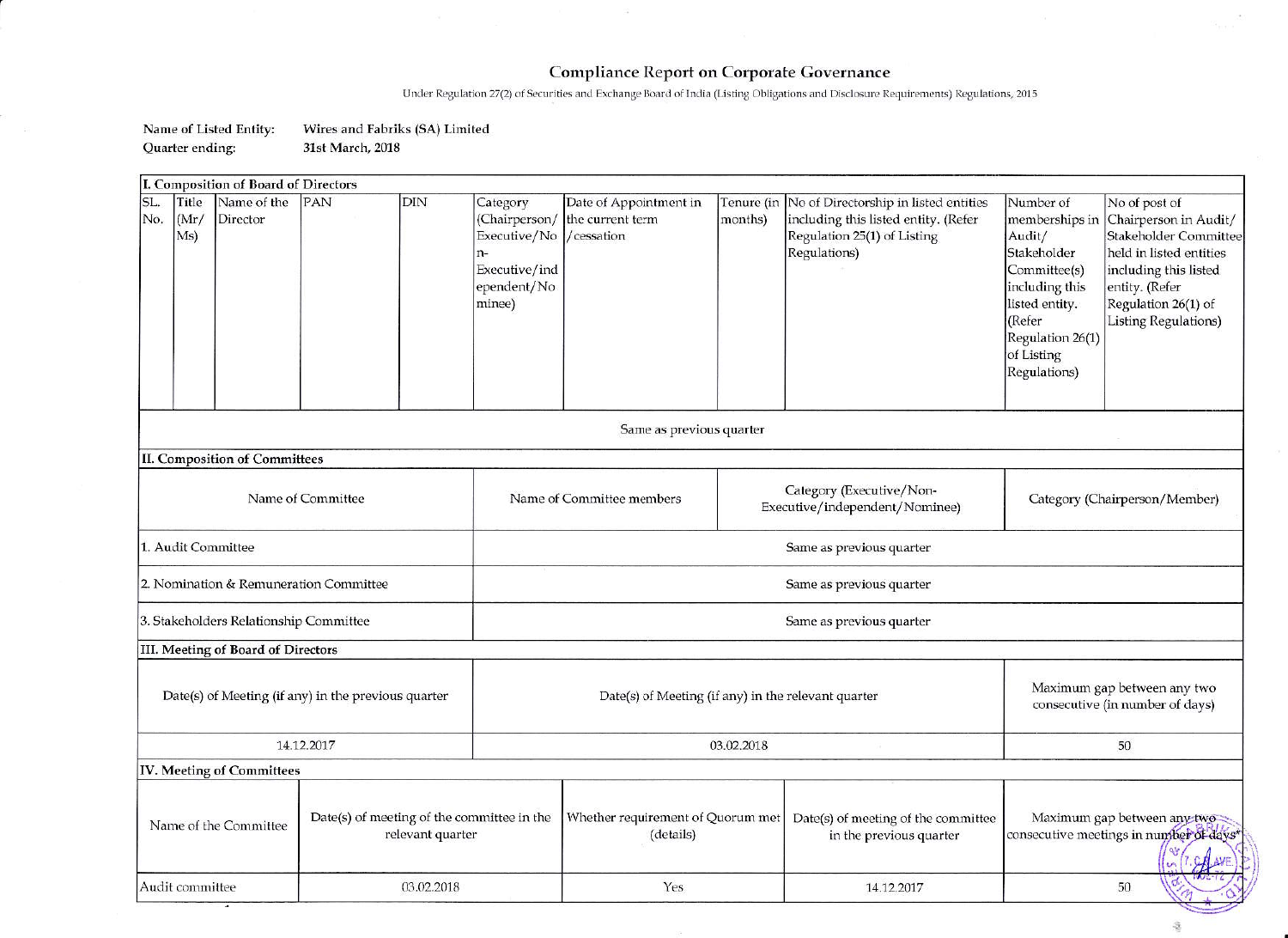| V. Related Party Transactions                                                                                                                                                                                                                                                                                                                                                                                                                                                                                                                                          |                                                |  |  |  |
|------------------------------------------------------------------------------------------------------------------------------------------------------------------------------------------------------------------------------------------------------------------------------------------------------------------------------------------------------------------------------------------------------------------------------------------------------------------------------------------------------------------------------------------------------------------------|------------------------------------------------|--|--|--|
| Subject                                                                                                                                                                                                                                                                                                                                                                                                                                                                                                                                                                | Compliance status (Yes/No/NA) refer note below |  |  |  |
| Whether prior approval of audit committee obtained                                                                                                                                                                                                                                                                                                                                                                                                                                                                                                                     | Yes                                            |  |  |  |
| Whether shareholder approval obtained for material RPT                                                                                                                                                                                                                                                                                                                                                                                                                                                                                                                 | <b>NA</b>                                      |  |  |  |
| Whether details of RPT entered into pursuant to omnibus approval have been reviewed by Audit<br>Committee                                                                                                                                                                                                                                                                                                                                                                                                                                                              | Yes                                            |  |  |  |
| <b>VI.</b> Affirmations                                                                                                                                                                                                                                                                                                                                                                                                                                                                                                                                                |                                                |  |  |  |
| The composition of Board of Directors is in terms of SEBI (Listing obligations and disclosure requirements) Regulations, 2015.<br>The composition of the following committees is in terms of SEBI(Listing obligations and disclosure requirements) Regulations, 2015<br>a. Audit Committee<br>b. Nomination & remuneration committee<br>c. Stakeholders relationship committee<br>The committee members have been made aware of their powers, role and responsibilities as specified in SEBI (Listing obligations and disclosure requirements) Regulations, 2015.<br>3 |                                                |  |  |  |
| The meetings of the board of directors and the above committees have been conducted in the manner as specified in SEBI (Listing obligations and disclosure requirements) Regulations,<br>4<br>2015.<br>This report and/or the report submitted in the previous quarter has been placed before Board of Directors.                                                                                                                                                                                                                                                      |                                                |  |  |  |

 $\alpha$ 

 $\hat{Q}$ 

Signature

BRIK Aupwoluge

Abhishek Upadhyaya<br>Company Secretary Place: Kolkata Date: 07/04/2018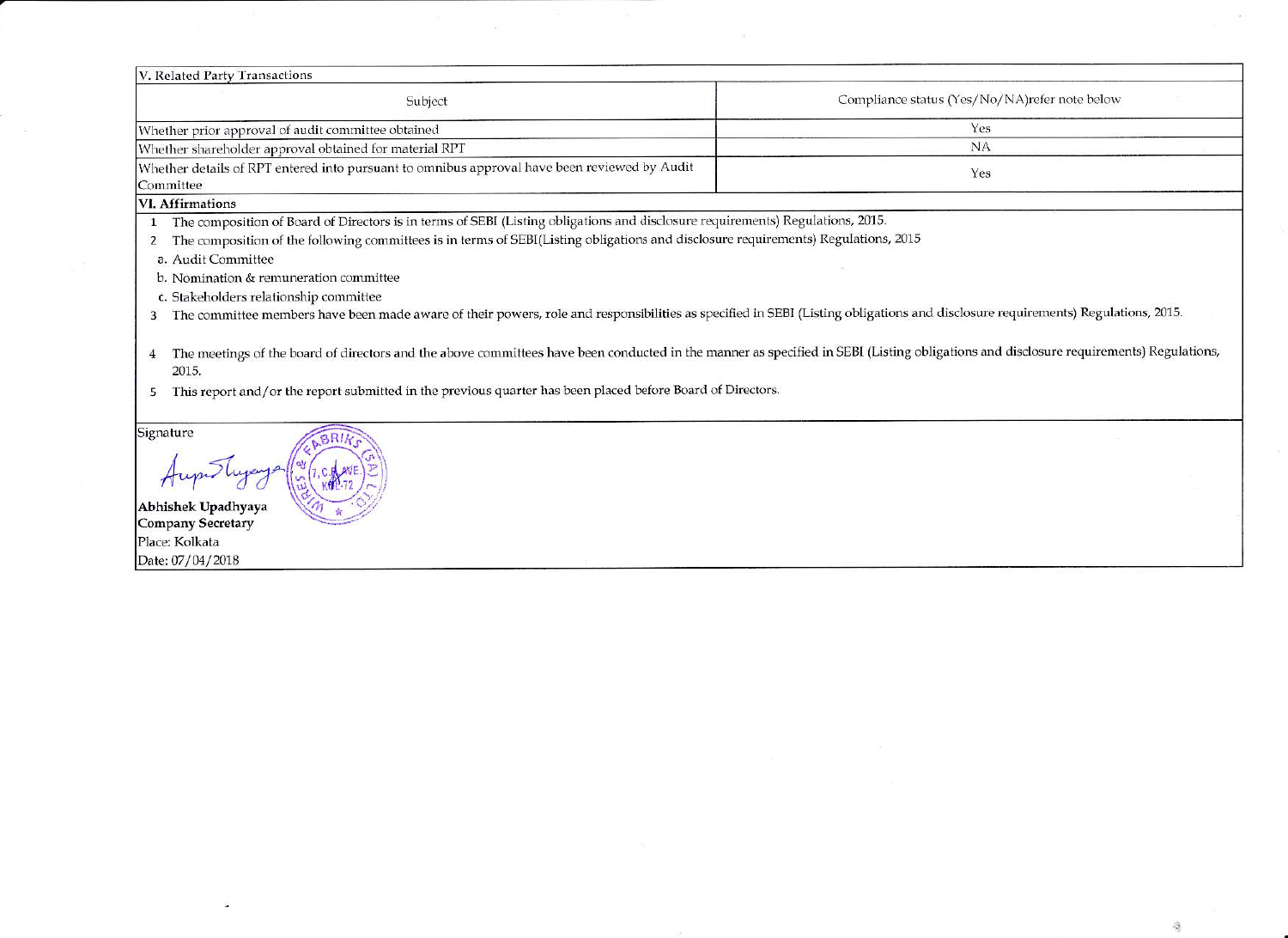| I. Disclosure on website in terms of Listing Regulations                                                                                   |                               |                               |  |
|--------------------------------------------------------------------------------------------------------------------------------------------|-------------------------------|-------------------------------|--|
| Item                                                                                                                                       | Compliance status (Yes/No/NA) |                               |  |
| Details of business                                                                                                                        | Yes                           |                               |  |
| Terms and conditions of appointment of independent directors                                                                               | Yes                           |                               |  |
| Composition of various committees of board of directors                                                                                    | Yes                           |                               |  |
| Code of conduct of board of directors and senior management personnel                                                                      | Yes                           |                               |  |
| Details of establishment of vigil mechanism/ Whistle Blower policy                                                                         | Yes                           |                               |  |
| Criteria of making payments to non-executive directors                                                                                     |                               | Yes                           |  |
| Policy on dealing with related party transactions                                                                                          |                               | Yes                           |  |
| Policy for determining 'material' subsidiaries                                                                                             | <b>NA</b>                     |                               |  |
| Details of familiarization programmes imparted to independent directors                                                                    |                               | Yes                           |  |
| Contact information of the designated officials of the listed entity who are responsible for assisting<br>and handling investor grievances | Yes                           |                               |  |
| email address for grievance redressal and other relevant details                                                                           | Yes                           |                               |  |
| <b>Financial results</b>                                                                                                                   | Yes                           |                               |  |
| Shareholding pattern                                                                                                                       | Yes                           |                               |  |
| Details of agreements entered into with the media companies and/or their associates                                                        | <b>NA</b>                     |                               |  |
| New name and the old name of the listed entity                                                                                             | NA                            |                               |  |
| <b>II. Annual Affirmations</b>                                                                                                             |                               |                               |  |
| Particulars                                                                                                                                | <b>Regulation Number</b>      | Compliance status (Yes/No/NA) |  |
| Independent director(s) have been appointed in terms of specified criteria<br>of 'independence' and/or 'eligibility'                       | $16(1)(b)$ & $25(6)$          | Yes                           |  |
| Board composition                                                                                                                          | 17(1)                         | Yes                           |  |
| Meeting of Board of directors                                                                                                              | 17(2)                         | Yes                           |  |
| Review of Compliance Reports                                                                                                               | 17(3)                         | Yes                           |  |
| Plans for orderly succession for appointments                                                                                              | 17(4)                         | Yes                           |  |
| Code of Conduct                                                                                                                            | 17(5)                         | Yes                           |  |
| Fees/compensation                                                                                                                          | 17(6)                         | Yes                           |  |
| Minimum Information                                                                                                                        | 17(7)                         | Yes                           |  |
| Compliance Certificate                                                                                                                     | 17(8)                         | Yes                           |  |
| Risk Assessment & Management                                                                                                               | 17(9)                         | Yes                           |  |
| Performance Evaluation of Independent Directors                                                                                            | 17(10)                        | Yes                           |  |
| Composition of Audit Committee<br>18(1)                                                                                                    |                               | $\frac{1}{8}$<br>Yes          |  |